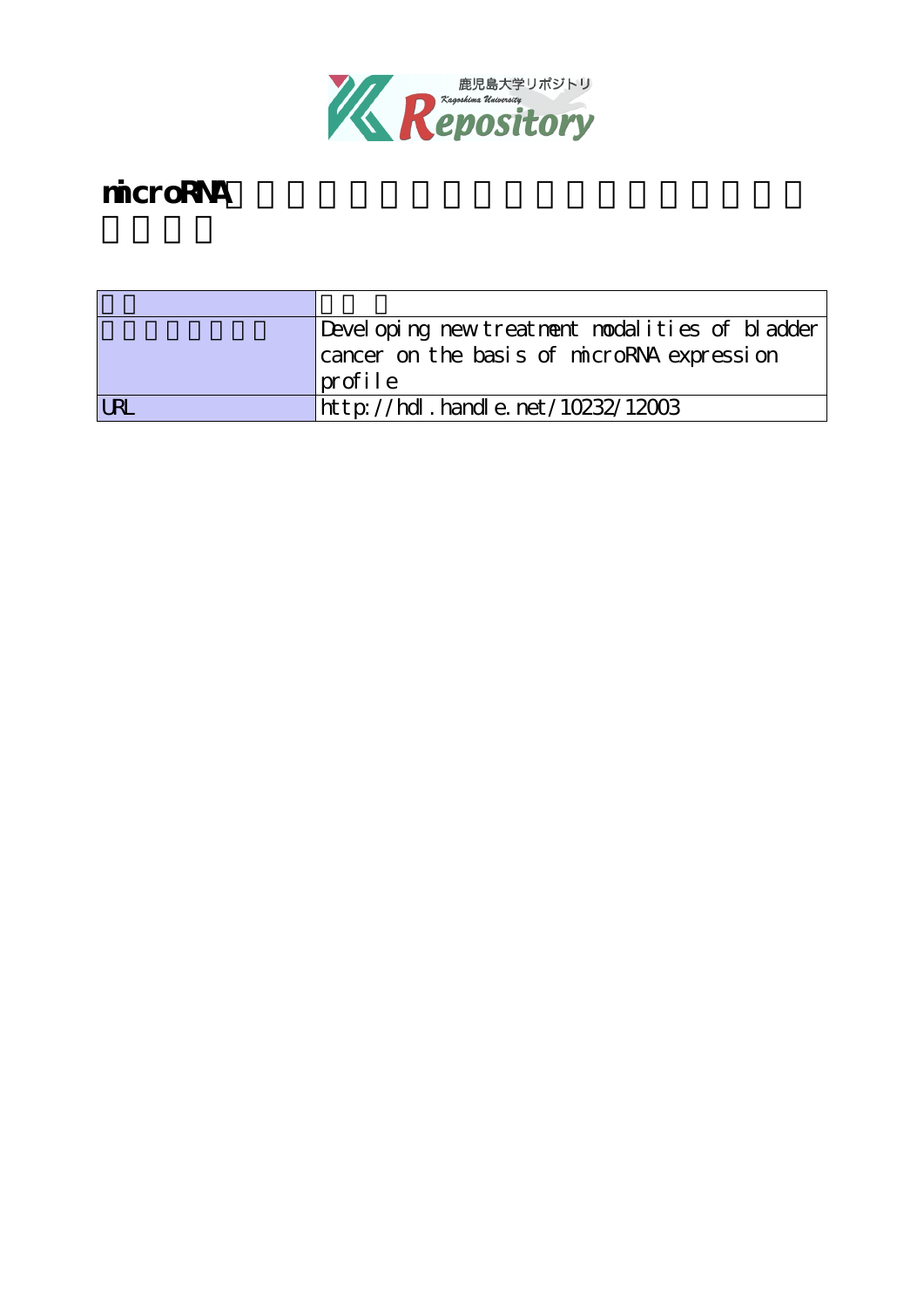## 科学研究費補助金研究成果報告書

平成23年 5月31日現在

機関番号:17701 研究種目:基盤研究(C) 研究期間: 2008 ~ 2010 課題番号:20591861 研究課題名(和文)microRNA発現プロファイルに基づく膀胱癌の新規治療の開発

研究課題名(英文)Developing new treatment modalities of bladder cancer on the basis of microRNA expression profile

研究代表者 川元 健(KAWAMOTO KEN) 鹿児島大学・医歯学総合研究科・研究員 研究者番号:80363620

研究成果の概要(和文):157 種 microRNA スクリーニングによる臨床膀胱癌の microRNA 発現プ ロファイルを作成した。膀胱癌で有意に発現が抑制されていた microRNA(miR-133a, miR-145 など)を癌抑制的 microRNA の候補とし、それらの標的遺伝子(KRT-7, FSCN1, GST-P1)は癌遺伝 子的作用を有することが機能解析実験で明らかになった。また miR-96, miR-183 の臨床膀胱癌 検体における発現は正常組織と比べ有意に上昇しており、腫瘍マーカーとしての有用性が示唆 された。

研究成果の概要(英文):We screened 157 microRNAs and identified the microRNA profile in clinical bladder cancer. We focused on the down-regulated microRNAs, such as miR-133a, and miR-145, which may have tumor suppressive function. Transfection of the target genes, such as KRT-7, FSCN1, and GST-P1, revealed that these genes might have oncogenic function. On the other hand, the expression levels of the up-regulated microRNAs, such as miR-96, miR-183, were indeed over-expressed in bladder cancer, suggesting that they might be potential biomarkers for bladder cancer.

#### 交付決定額

|        |             |           | (金額単位:円)  |
|--------|-------------|-----------|-----------|
|        | 直接経費        | 間接経費      | 計<br>台    |
| 2008年度 | 2,000,000   | 600,000   | 2,600,000 |
| 2009年度 | 1, 300, 000 | 390,000   | 1,690,000 |
| 2010年度 | 300,000     | 90,000    | 390,000   |
| 計      | 3,600,000   | 1,080,000 | 4,680,000 |

研究分野:泌尿器腫瘍学

科研費の分科・細目:外科系臨床医学・泌尿器科学 キーワード:マイクロRNA、膀胱癌、腫瘍マーカー

1.研究開始当初の背景

膀胱癌は再発が多く、再発を繰り返すこ とで浸潤・転移をきたすことが特徴である。 我々は以前、DNA マイクロアレイ法により浸 潤性癌と表在性癌の遺伝子プロファイルを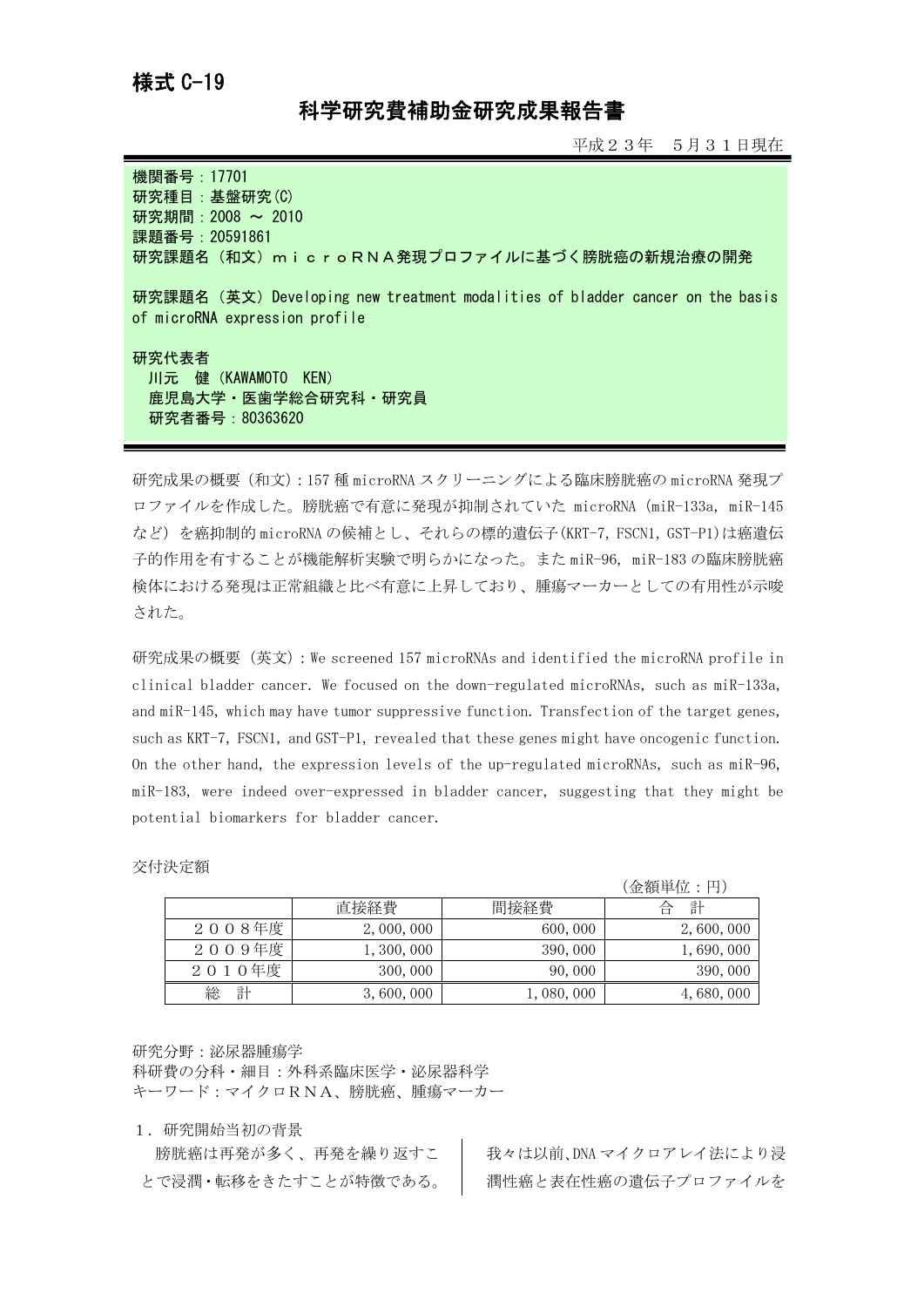検討したところ、浸潤癌では細胞周期関連 遺伝子である SKP2 と CKS1 の発現が有意に 上昇し、これらのユビキチン化作用により 分解が促進される p27 の発現が低下するこ とが観察された。さらにこれらの遺伝子を small interfering RNA(siRNA)で発現抑 制すると有意に膀胱癌の増殖が抑制される ことを観察した。

microRNA は 21 塩基前後からなる短い RNA で、標的遺伝子のメッセンジャーRNA の 3 '-UTR をブロックして蛋白合成を妨げる働 きをする。研究開始当初、microRNA は細胞 増殖、細胞死、神経細胞、脂肪細胞、血液 細胞の分化増殖に重要な役割をしているこ とが明らかにされつつあった。癌の領域で は癌抑制遺伝子の転写や発現における microRNA の役割が非常に大きく、癌の発生 や進展に関わっていることが報告されつつ あった。しかしながら膀胱癌における microRNA の研究は皆無であった。研究開始 当時、我々は代表的な 157 種類の microRNA の中から膀胱癌で発現変動する microRNAを 探索し、27 種類の microRNA が癌部で有意に 発現変動していることを見出していた。さ らに、microRNA が post-transcriptional な遺伝子発現レベルを抑制するのみでなく、 過剰メチル化を来たした癌抑制遺伝子

(p21)のプロモーター領域に直接結合して 逆に転写促進作用を有する可能性を明らか にしていた。このように microRNA は、膀胱 癌において既知あるいは未知の遺伝子を直 接的および間接的に制御して膀胱癌の進展 に深く関与していると考えられ、研究を進 める動機となった。

2.研究の目的

本研究の目的はmicroRNA分子ネットワー クを介した膀胱癌における新しい発癌機序 の解明であった。157種類のmicroRNAのスク

リーニングによる「膀胱癌microRNAプロフ ァイル」を作成して、膀胱癌で有意に発現 が低下しているmicroRNAを臨床検体で検証 し た 。 さ ら に そ れ ら の microRNA の gain-of-function studyを行い、膀胱癌細 胞のcell viabilityにどのような影響を与 えるか調べた。さらにアルゴリズム解析に よる標的遺伝子検索を行い、有望な遺伝子 についてはin vitroで loss-of-function studyを行いその機序を研究した。膀胱癌で 有意に発現が上昇していた遺伝子について は、癌診断マーカーや再発予測マーカーに なる可能性を、臨床組織検体にて検討した。

3.研究の方法

- (1) 臨床膀胱癌検体における 157 種類 microRNA のスクリーニングテストと発現 プロファイル作成および多数の臨床検体 における発現確認(microRNA アレイ)。
- (2) アルゴリズムによる microRNA 標的 遺伝子の予測と臨床膀胱癌検体における 発現確認(Web-based software, Real-time RT-PCR, 免疫組織学的染色)
- (3) microRNA および標的遺伝子の機能 解析(microRNA transfection, XTT, Wound healing assay, Cell invasion assay, Apoptosis array, Flow cytometry, Luciferase asssay)
- (4) 臨床組織検体 microRNA 測定 (Real-time RT-PCR)
- (5) 統計解析

### 4.研究成果

(1) 癌抑制的 microRNA の研究

157 種類 microRNA のスクリーニングテス トの結果、膀胱癌で特異的に発現が低下し ていた miR-30a-3p1, miR-125, miR-195, miR-133a, miR-133b, miR-145, miR-199a\*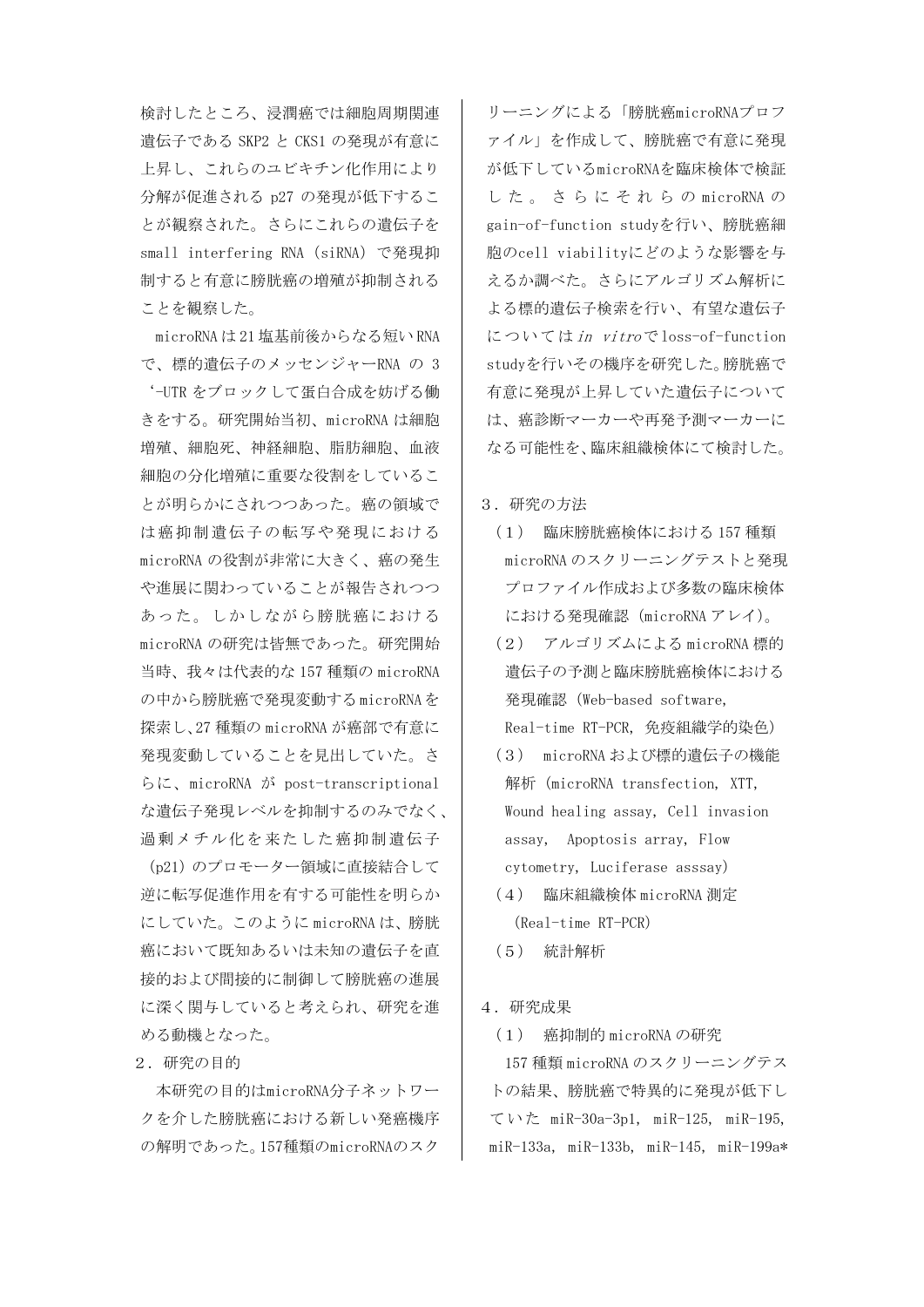に注目した。これらは多数の臨床検体にお ける発現確認においても膀胱癌で有意にそ の発現は低下していた。まず我々はアルゴ リズム解析にてサイトケラチンの一つであ る KRT7 が miR-145 や miR-133a の標的遺伝 子であることを見出し、臨床膀胱癌検体に おけるそれら発現は逆相関することを証明 した(Ichimi、下図)。



また miR-145 や miR-133a を膀胱癌細胞株 にトランスフェクションすると増殖・遊 走・浸潤能が有意に抑制されることが判明 した(Chiyomaru、下図)。



miR-145 トランスフェクタントの遺伝子 発現プロファイルでは、アクチン結合タン パクの一つである FSCN1 の発現が有意に低 下しており、Web-based software により示 唆された FSCN1 の 3 末側非翻訳領域に

miR-145 と miR-133a が直接結合して、FSCN1 の発現を抑制することを Luciferase assay により証明した。FSCN1 は癌遺伝子的作用を 持つことが示唆され、その発現は腫瘍のス テージと相関することが免疫組織学的染色 で示唆された。組織検体における逆相関は in situ hybridization にて証明された (Chiyomaru、下図)。



さらに解毒系酵素の GSTP1 はアポトーシスを 抑制するという報告がこれまでにあったが、 GSTP1は miR-133aの標的遺伝子であることが 判明した。miR-133a の導入はアポトーシスを 誘導することが明らかになったが、その機序 は miR-133a の発現低下による GSTP1 の過剰 発現によるものと考えられた(Uchida、下図)。



(2) 腫瘍マーカーとしての microRNA 「膀胱癌 microRNA プロファイル」のリスト の上位にある microRNA の腫瘍マーカーとし ての有用性を検討した。対象は膀胱癌検体 (n=104)、正常膀胱癌検体 (n=31)であり、 miR-96および miR-183の発現は膀胱癌検体に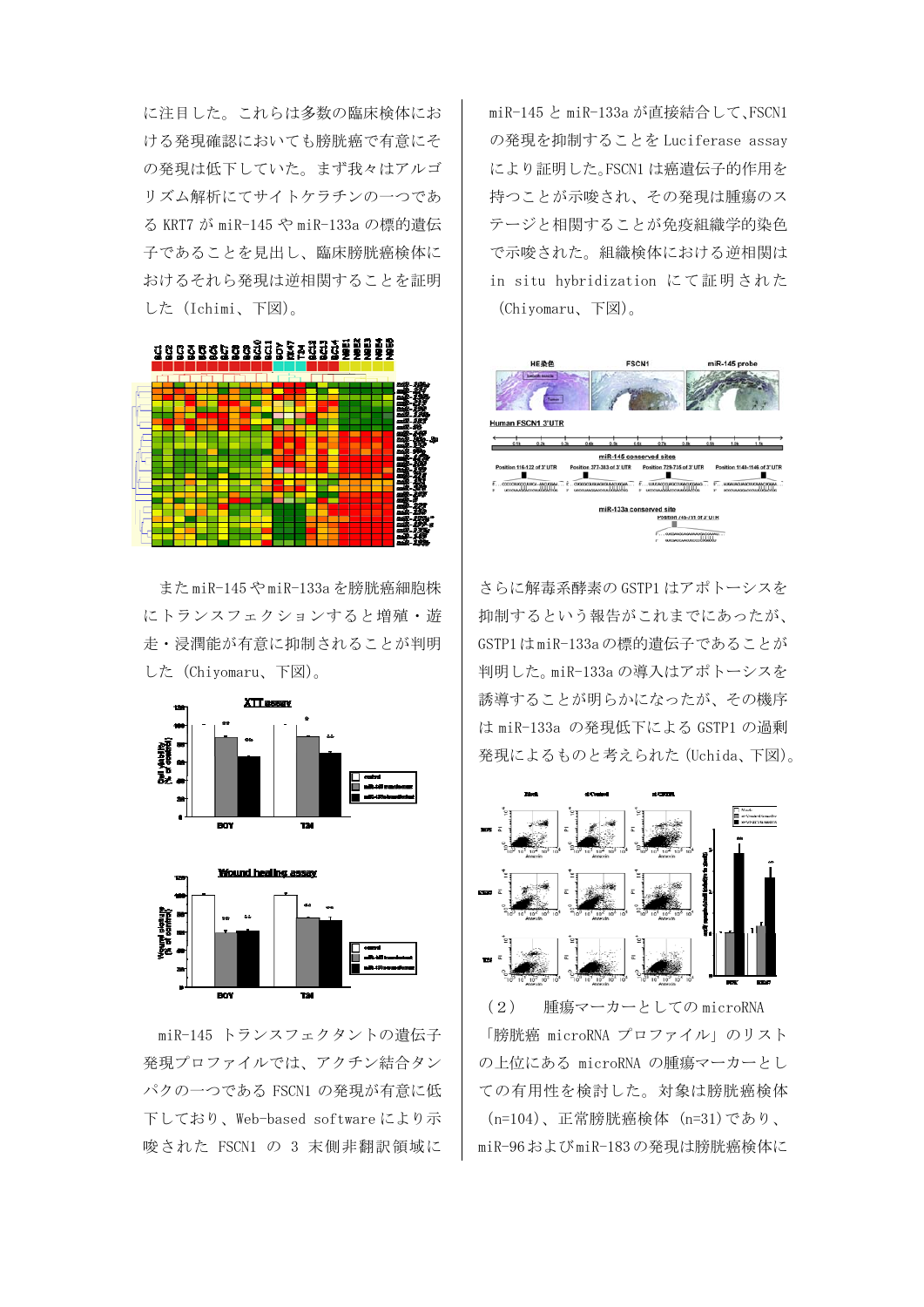おいて有意に高く、腫瘍マーカーとしての有 用性が示唆された(Ichimi、下図)。



#### (総括)

以上の一連の研究により、膀胱癌における microRNA ネットワークによるによるエピジ ェネティックな分子制御機構の一端が明ら かになった。今後、in vivo の実験を展開し て膀胱癌の新しい治療開発への礎としたい。

5.主な発表論文等 (研究代表者、研究分担者及び連携研究者に は下線)

〔雑誌論文〕(計 24 件)

- 1. Uchida Y, Chiyomaru T, Enokida H, Kawakami K, Tatarano S, Kawahara K, Nishiyama K, Seki N, Nakagawa M. MiR-133a induces apoptosis through direct regulation of GSTP1 in bladder cancer cell lines.査読有。Urol Oncol. 2011 [Epub ahead of print]
- 2. Tatarano S, Chiyomaru T, Kawakami K, Enokida H, Yoshino H, Hidaka H, Yamasaki T, Kawahara K, Nishiyama K, Seki N, Nakagawa M.査読有。miR-218 on the genomic loss region of chromosome 4p15.31 functions as a tumor suppressor in bladder cancer. Int J Oncol. 2011; 39:13-21.
- 3. Yoshitomi T, Kawakami K, Enokida H, Chiyomaru T, Kagara I, Tatarano S, Yoshino H, Arimura H, Nishiyama K, Seki N, Nakagawa M.査読有。Restoration of miR-517a expression induces cell apoptosis in bladder cancer cell lines. Oncol Rep. 2011;25:1661-1668.
- 4. Yoshino H, Chiyomaru T, Enokida H, Kawakami K, Tatarano S, Nishiyama K, Nohata N, Seki N, Nakagawa M. The tumour-suppressive function of miR-1 and miR-133a targeting TAGLN2 in bladder cancer.査読有。 Br J Cancer. 2011;104:808-818.
- 5. Yamada Y, Enokida H, Kojima S, Kawakami K, Chiyomaru T, Tatarano S, Yoshino H, Kawahara K, Nishiyama K, Seki N, Nakagawa M. 査読有。MiR-96 and miR-183 detection in urine serve as potential tumor markers of urothelial carcinoma: correlation with stage and grade, and comparison with urinary cytology. Cancer Sci. 2011;102:522-529.
- 6. Matsuda R, Enokida H, Chiyomaru T, Kikkawa N, Sugimoto T, Kawakami K, Tatarano S, Yoshino H, Toki K, Uchida Y, Kawahara K, Nishiyama K, Seki N, Nakagawa M. 查読有。 LY6K is a novel molecular target in bladder cancer on basis of integrate genome-wide profiling. Br J Cancer. 2011;104:376– 386.
- 7. Chiyomaru T, Enokida H, Tatarano S, Kawahara K, Uchida Y, Nishiyama K, Fujimura L, Kikkawa N, Seki N, Nakagawa M.査読有。miR-145 and miR-133a function as tumour suppressors and directly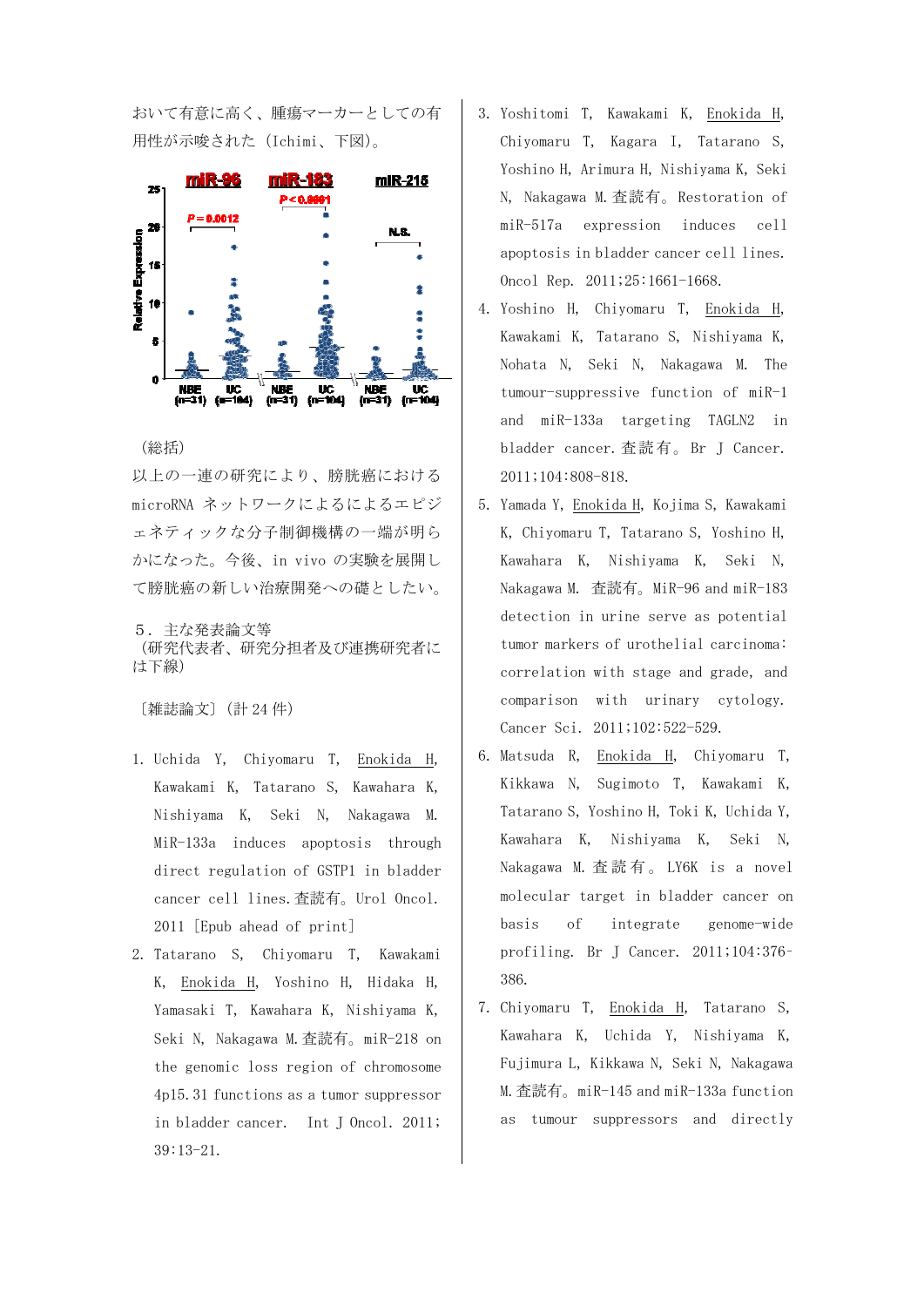regulate FSCN1 expression in bladder cancer. Br J Cancer. 2010;102:883-891.

8. Ichimi T, Enokida H, Okuno Y, Kunimoto R, Chiyomaru T, Kawamoto K, Kawahara K, Toki K, Kawakami K, Nishiyama K, Tsujimoto G, Nakagawa M, Seki N.査読有。 Identification of novel microRNA targets based on microRNA signatures in bladder cancer. Int J Cancer. 2009;125: 345-52.

〔学会発表〕(計 34 件)

- 1. Enokida H, Seki N, Nakagawa M. MicroRNAs (miR-96 and miR-183) detection serves as urine markers in patients with urothelial carcinoma.
- 2. Chiyomaru T, Enokida H, Seki N, Nakagawa M. Functional role of LASP1 in bladder cnacer cell viability and its regulation by microRNAs.
- 3. Yoshitomi T, Enokida H, Seki N, Nakagawa M. Restoration of miR-517a expression induces cell apoptosis in bladder cancer cell lines.
- 4. Yoshino H, Enokida H, Seki N, Nakagawa M. The tumor suppressive microRNA cluster of miR-1 and miR-133a targets oncogenic TAGLN2 gene in bladder cancer.
- 5. Tatarano S, Enokida H, Seki N, Nakagawa M. miR-218 on the genomic loss region of chromosome 4P15.31 function as a tumor suppressor in bladder cancer.

\* 上記 1  $\sim$  5 、 American Urological Association (AUA) annual meeting (May 15, 2011. Washington DC)

6. Uchida Y, Enokida H, Seki N, Nakagawa M. MiR-133a functions as a tumor suppressor and directly regulates GSTP1 expression in bladder cancer.

7. Chiyomaru T, Enokida H, Seki N, Nakagawa M. miR-145 and miR-133a function as tumor suppressors and directly regulate FSCN1 expression in bladder cancer.

 $*L$ 記 6、7、AUA annual meeting (May 29, 2010. San Francisco)

8. Enokida H, Seki N, Nakagawa M. Identification of differentially expressed mature microRNAs in bladder cancer.

\* European Association of Urology (EAU) annual meeting (March 26, 2008. Milan, Iltaly)

〔産業財産権〕 ○出願状況(計 2 件) 名称:microRNA 発現プロファイリングに基づ く膀胱癌の検出方法 発明者:関 直彦、榎田 英樹、中川 昌之 権利者:国立大学法人千葉大学、国立大学法 人鹿児島大学 種類:特許 番号:特願 2010-159384 出願年月日:平成 22 年 7 月 14 日 国内外の別:国内

```
名称:microRNA 発現プロファイリングに基づ
く膀胱癌の検出方法 
発明者:関 直彦、榎田 英樹、中川 昌之 
権利者:国立大学法人千葉大学、国立大学法
人鹿児島大学 
種類:特許 
番号:特願 2007-276191 
出願年月日:平成 19 年 10 月 24 日 
国内外の別:国内
```